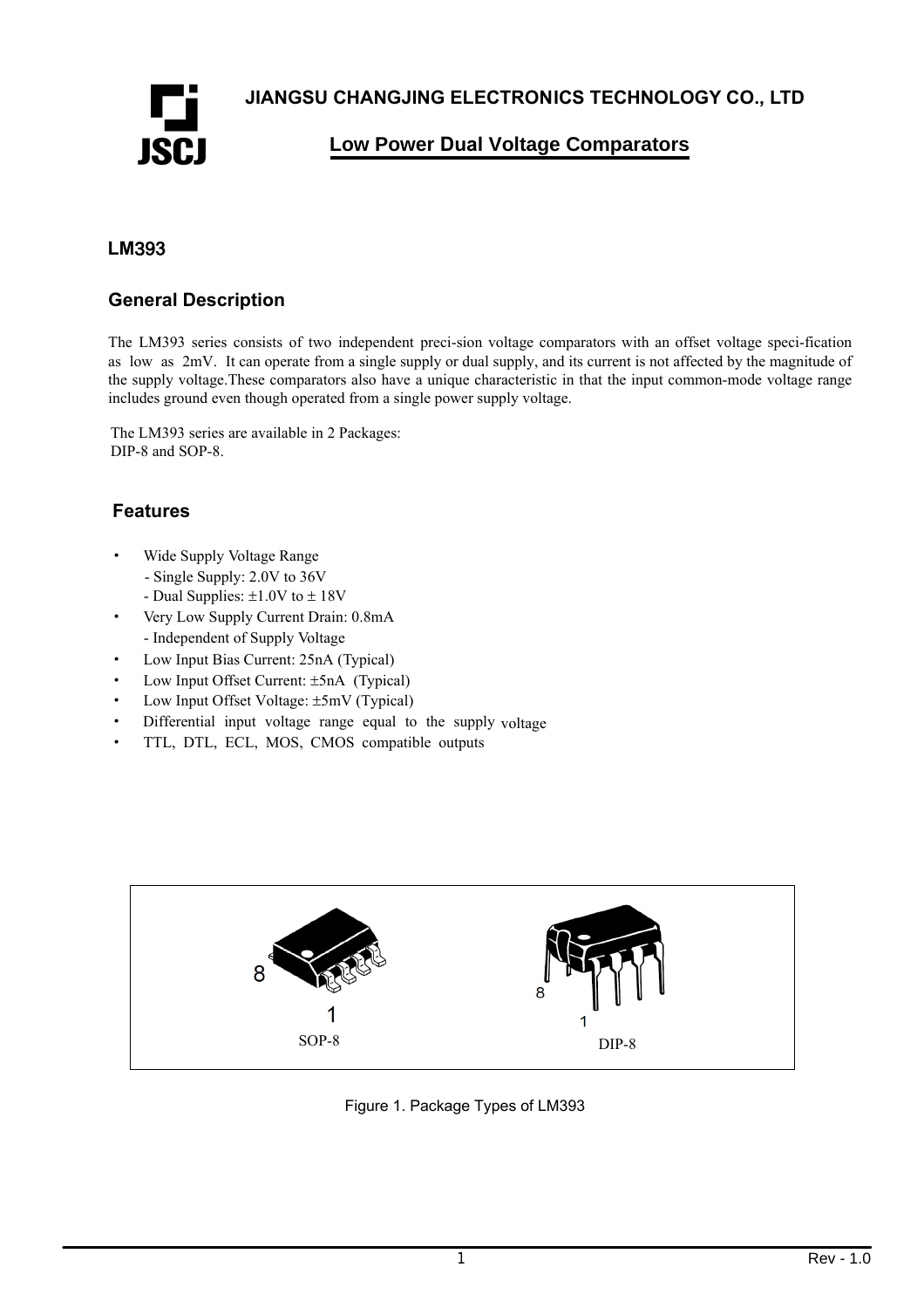#### **ELECTRICAL CHARACTERISTICS LM393**

#### **Pin Configuration**



Figure 2. Pin Configuration of LM393 (Top View)

### **Functional Block Diagram**



Figure 3. Functional Block Diagram of LM393 (Each Comparator)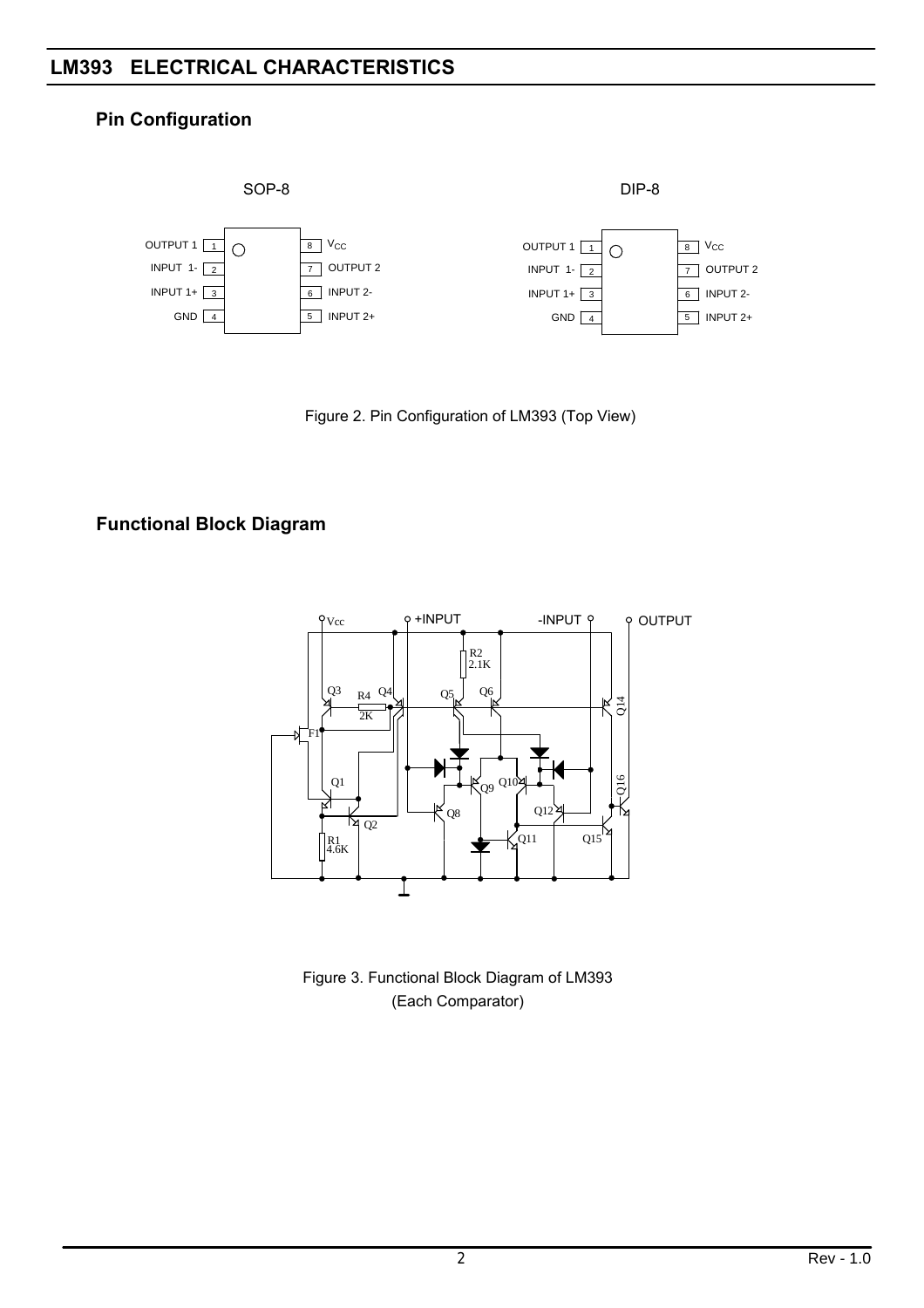## **LM393 ELECTRICAL CHARACTERISTICS**

# **Absolute Maximum Ratings**

| Parameter                              |              | <b>Symbol</b> | Value              | Unit        |
|----------------------------------------|--------------|---------------|--------------------|-------------|
| Supply Voltage                         | Single power | $V_{CC}$      | $\pm 18$           | V           |
|                                        | Dual power   |               | 36                 |             |
| Differential Input Voltage             |              | $V_{IDR}$     | 36                 | V           |
| Input Common Mode Voltage              |              | $V_{ICR}$     | $-0.3$ to 36       | V           |
| Output short circuit current to ground |              | $1_{\rm OG}$  | 20                 | mA          |
| Power Dissipation $(T_A=25^{\circ}C)$  |              | $P_D$         | 570                | mW          |
| <b>Operating Junction Temperature</b>  |              | $T_{J}$       | 125                | $\rm ^{o}C$ |
| <b>Storage Temperature Range</b>       |              | $T_{STG}$     | $-65$ to 150       | $^{0}C$     |
| <b>Operating Temperature Range</b>     |              | $T_A$         | $0 \text{ to } 70$ | $^{0}C$     |

## **Electrical Characteristics**

 $V_{CC}$ =5V, T<sub>A</sub>=25<sup>o</sup>C, unless otherwise specified.

| Parameter                     | <b>Conditions</b>                                                                          | Min          | <b>Typ</b>                                                      | <b>Max</b>    | Unit                    |  |
|-------------------------------|--------------------------------------------------------------------------------------------|--------------|-----------------------------------------------------------------|---------------|-------------------------|--|
| Input Offset Voltage          | $Ta=25^{\circ}C$                                                                           |              | $\pm 3.0$                                                       | $\pm 5.0$     | mV                      |  |
|                               | 0°C≤Ta≤70°C                                                                                |              | 25<br>$\pm 5.0$<br>0.4<br>200<br>300<br>1.3<br>16<br>150<br>0.1 | $\pm 5.0$     |                         |  |
|                               | $Ta=25^{\circ}C$                                                                           |              |                                                                 | 250           |                         |  |
| <b>Input Bias Current</b>     | 0°C <ta<70°c< td=""><td></td><td></td><td>400</td><td>nA</td></ta<70°c<>                   |              |                                                                 | 400           | nA                      |  |
| <b>Input Offset Current</b>   | $Ta=25^{\circ}C$                                                                           |              |                                                                 | $\pm 50$      |                         |  |
|                               | 0°C≤Ta≤70°C                                                                                |              |                                                                 | $\pm 150$     | nA                      |  |
| <b>Input Common Mode</b>      | $Ta=25^{\circ}C$                                                                           | $\theta$     |                                                                 | $V_{CC}$ -1.5 | V                       |  |
| Voltage Range                 | 0°C≤Ta≤70°C                                                                                | $\mathbf{0}$ |                                                                 | $V_{CC}$ -2.0 |                         |  |
| <b>Supply Current</b>         | $R_I = \infty$ , $V_{CC} = 5V$                                                             |              |                                                                 | 1.0           | mA                      |  |
|                               | $R_I = \infty$ , $V_{CC} = 30V$                                                            |              |                                                                 | 2.5           |                         |  |
| Voltage Gain                  | $R_I \geq 15k\Omega$ , $V_{CC} = 15V$                                                      | 50           |                                                                 |               | V/mV                    |  |
| Large Signal<br>Response Time | $V_{IN}$ =TTL logic swing, $V_{REF}$ =1.4V,<br>$V_{RL}$ =5V, R <sub>L</sub> =5.1k $\Omega$ |              |                                                                 |               | ns                      |  |
| Response Time                 | $V_{RL}$ =5V, R <sub>L</sub> =5.1k $\Omega$                                                |              |                                                                 |               | $\mu$ s                 |  |
| Differential Input Voltage    |                                                                                            |              |                                                                 | $V_{CC}$      | $\overline{\mathbf{V}}$ |  |
| <b>Output Sink Current</b>    | $V_{IN} \geq 1V$ , $V_{IN} \neq 0$ , $V_{O} \leq 1.5V$                                     | 6.0          |                                                                 |               | mA                      |  |
| Saturation Voltage            | $V_{IN} \geq 1V$ , $V_{IN} \neq 0$ , $I_{SINK} \leq 4mA$                                   |              |                                                                 | 400           |                         |  |
|                               | $V_{IN} \geq 1V$ , $V_{IN} \neq 0$ , $I_{SINK} \leq 4mA$                                   |              |                                                                 | 700           | mV                      |  |
|                               | 0°C≤Ta≤70°C                                                                                |              |                                                                 |               |                         |  |
|                               | $V_{IN}$ = 20, $V_{IN}$ + = 1V, $V_{O}$ = 5V                                               |              |                                                                 |               |                         |  |
| <b>Output Leakage Current</b> | $V_{IN} \ge 0$ , $V_{IN} \ne 1$ V, $V_{O} = 5V$                                            |              |                                                                 | 1000          | nA                      |  |
|                               | 0°C <ta<70°c< td=""><td></td><td></td><td></td><td></td></ta<70°c<>                        |              |                                                                 |               |                         |  |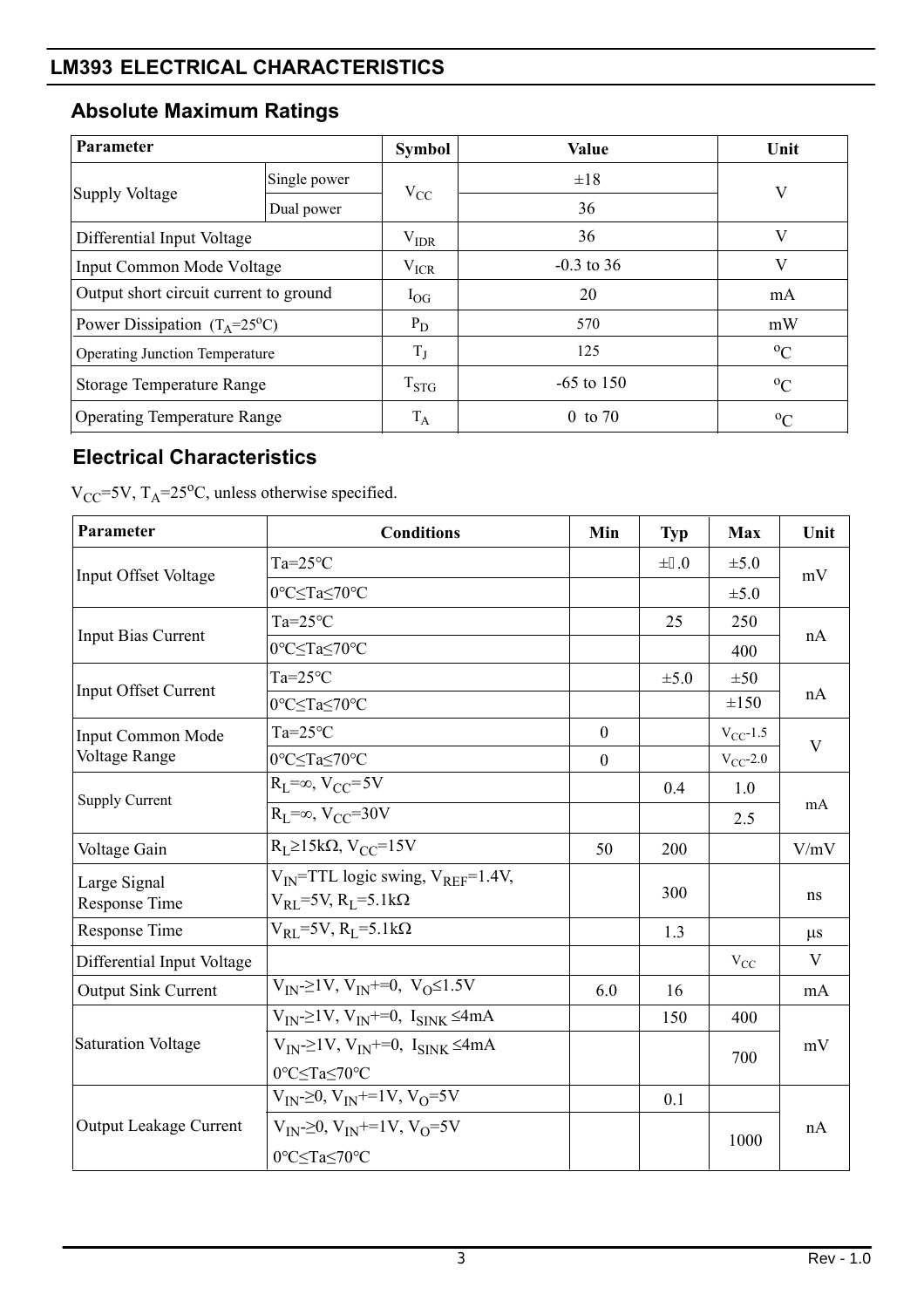





 Figure 9. Zero crossing detector (dual power supply)



Figure 11. Squarewave oscillator **Figure 12. Delay generator** Figure 12. Delay generator

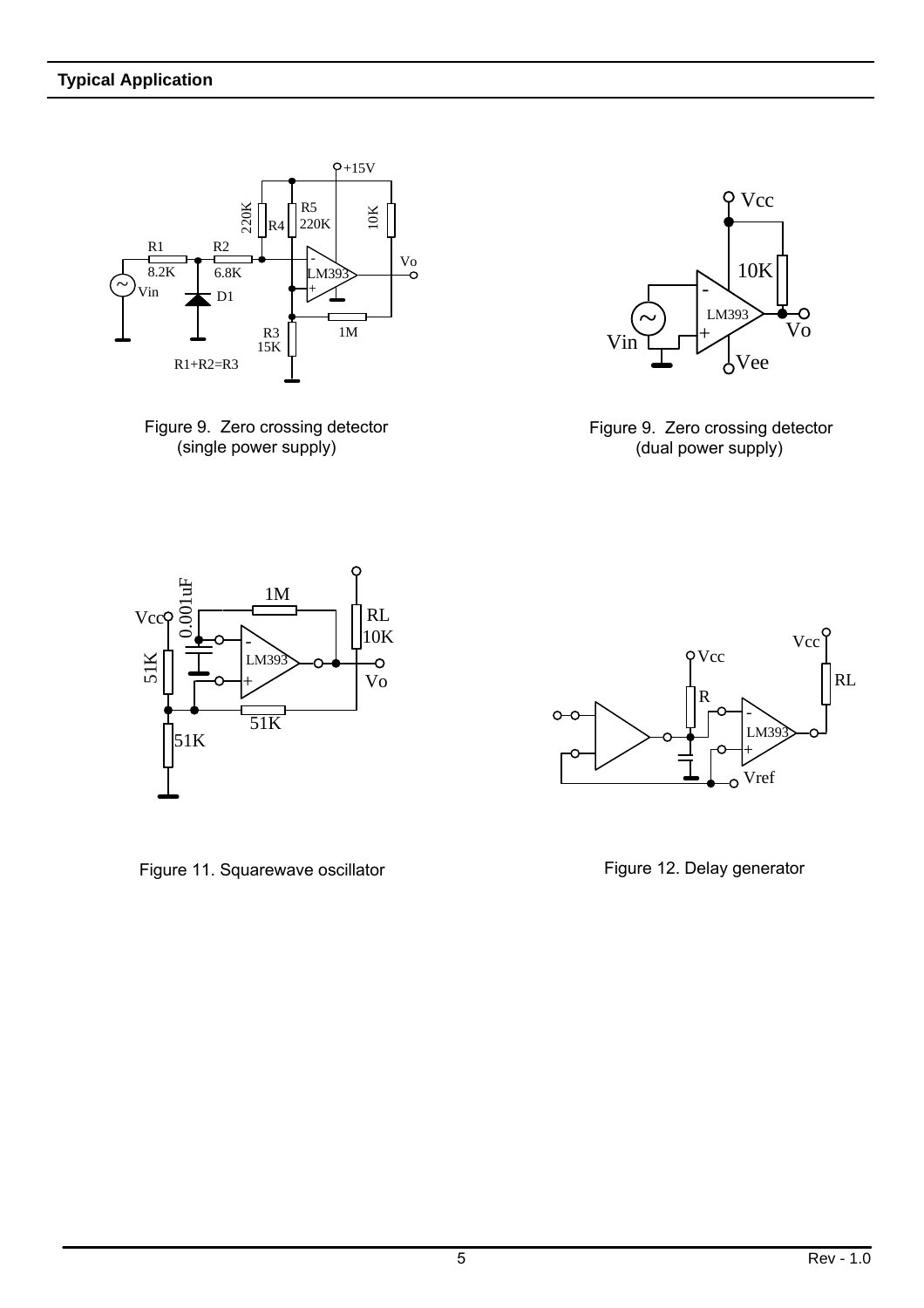### **Unit: mm(inch)**



DIP8



SOP8

NOTES:<br>1. DIMENSION L TO CENTER OF LEAD WHEN

1. DIMENSION L 10 CENTER OF LEAD WHEN<br>2. PORMED PARALLEL.<br>2. PACKAGE CONTOUR OPTIONAL (ROUND OR<br>5 SOLARE CORNERS).<br>3. DIMENSIONING AND TOLERANCING PER ANSI<br>714.5M, 1982.

|     |          | <b>MILLIMETERS</b> | <b>INCHES</b> |              |  |
|-----|----------|--------------------|---------------|--------------|--|
| DIM | MIN      | MAX                | MIN           | MAX          |  |
| Δ   | 9.40     | 10.16              | 0.370         | 0.400        |  |
| B   | 6.10     | 6.60               | 0.240         | 0.260        |  |
| C   | 3.94     | 4.45               | 0.155         | 0.175        |  |
| D   | 0.38     | 0.51               | 0.015         | 0.020        |  |
| F   | 1.02     | 1.78               | 0.040         | 0.070        |  |
| G   | 2.54 BSC |                    | 0.100 BSC     |              |  |
| н   | 0.76     | 1.27               | 0.030         | 0.050        |  |
| J   | 0.20     | 0.30               | 0.008         | 0.012        |  |
| к   | 2.92     | 3.43               | 0.115         | 0.135        |  |
|     | 7.62 BSC |                    | 0.300 BSC     |              |  |
| M   | ---      | 10 <sup>°</sup>    |               | $10^{\circ}$ |  |
| N   | 0.76     | 1.0                | 0.030         | 0.040        |  |

NOTES:<br>1. DIMENSIONING AND TOLERANCING PER<br>2. CONTROLLING DIMENSION: MILLIMETER.<br>2. CONTROLLING DIMENSION AT INCLUDE<br>3. DIMENSION A AND B DO NOT INCLUDE<br>MOLD PROTRUSION.<br>4. MAXIMUM MOLD PROTRUSION 0.15 (0.006)

4. MAXIMUM MOLD PROTRUSION 0.15 (0.006)<br>5. DIMENSION D DOES NOT INCLUDE DAMBAR<br>PROTRUSION D RILOWABLE DAMBAR<br>PROTRUSION ALLOWABLE DAMBAR<br>FROTRUSION SHALL BE 0.127 (0.005) TOTAL<br>IN EXCESS OF THE D DIMENSION AT<br>6. 751-01 THR

|            |            | <b>MILLIMETERS</b> | <b>INCHES</b> |              |  |  |
|------------|------------|--------------------|---------------|--------------|--|--|
| <b>DIM</b> | <b>MIN</b> | <b>MAX</b>         | <b>MIN</b>    | <b>MAX</b>   |  |  |
| A          | 4.80       | 5.00               | 0.189         | 0.197        |  |  |
| в          | 3.80       | 4.00               | 0.150         | 0.157        |  |  |
| c          | 1.35       | 1.75               | 0.053         | 0.069        |  |  |
| D          | 0.33       | 0.51               | 13<br>0.0     | 0.020        |  |  |
| G          | 1.2        | BSC                |               | 0.050<br>BSC |  |  |
| н          | 0.10       | 0.25               | 0.004         | 0.010        |  |  |
| J          | 0.19       | 0.25               | 0.007         | 0.010        |  |  |
| к          | 0.40       | 1.27               | 0.016         | 0.050        |  |  |
| M          | ۰<br>n     | g<br>O             | n             | R            |  |  |
| N          | 0.25       | 0.50               | 10            | 0.020        |  |  |
| S          | 5.80       | 6.20               | 0.228         | 0.244        |  |  |